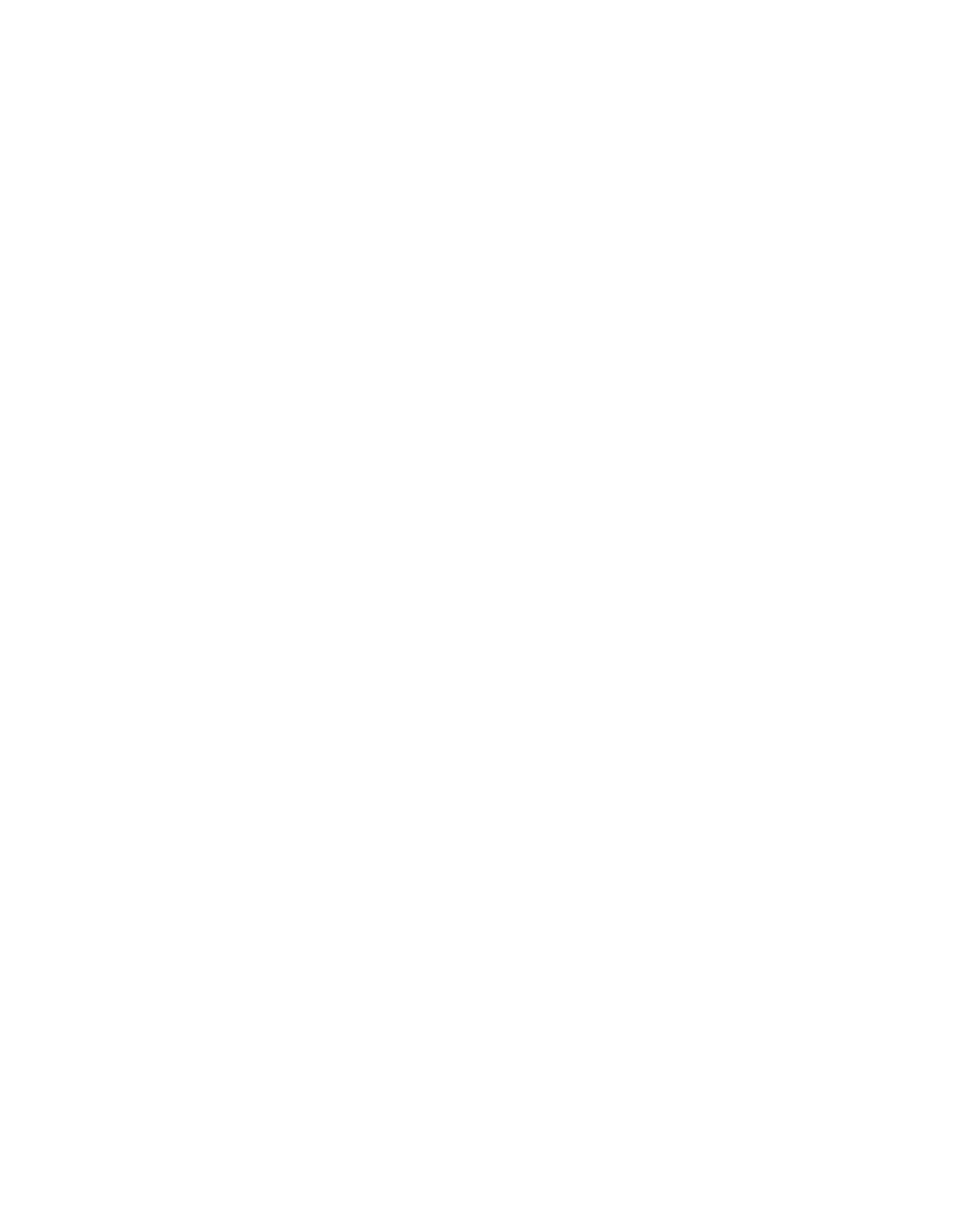This case study was produced by AWID's Building Feminist Movements and Organizations (BEFMO) Initiative

These publications can be found on the AWID website: www.awid.org

#### **Changing their World 1st Edition**

Contains case studies:

- **Against All Odds: The Building of a Women's Movement in the Islamic Republic of Iran** *By Homa Hoodfar*
- **The Dalit Women's Movement in India: Dalit Mahila Samiti** *By Jahnvi Andharia with the ANANDI Collective*
- **Domestic Workers Organizing in the United States** *By Andrea Cristina Mercado and Ai-jen Poo*
- **E** Challenges Were Many: The One in Nine Campaign, South Africa *By Jane Bennett*
- **Mothers as Movers and Shakers: The Network of Mother Centres in the Czech Republic** *By Suranjana Gupta*
- **The Demobilization of Women's Movements: The Case of Palestine** *By Islah Jad*
- **The Piquetera/o Movement of Argentina** *By Andrea D'Atri and Celeste Escati*
- **B** GROOTS Kenya *By Awino Okech*
- **The European Romani Women's Movement—International Roma Women's Network** *By Rita Izsak*

#### **Changing their World 2nd Edition**

Contains four new case studies:

- The Seeds of a Movement-Disabled Women and their Struggle to Organize *By Janet Price*
- GALANG: A Movement in the Making for the Rights of Poor LBTs in the Philippines *By Anne Lim*
- **The VAMP/SANGRAM Sex Worker's Movement in India's Southwest** *By the SANGRAM/VAMP team*
- **Women Building Peace: The Sudanese Women Empowerment for Peace (SuWEP) in Sudan** *By Zaynab ElSawi*

#### **Strengthening Monitoring and Evaluation for Women's Rights: Twelve Insights for Donors**

*By Srilatha Batliwala*

#### **Capturing Change in Women's Realities: A Critical Overview of Current Monitoring and Evaluation Frameworks and Approaches**

*By Srilatha Batliwala and Alexandra Pittman*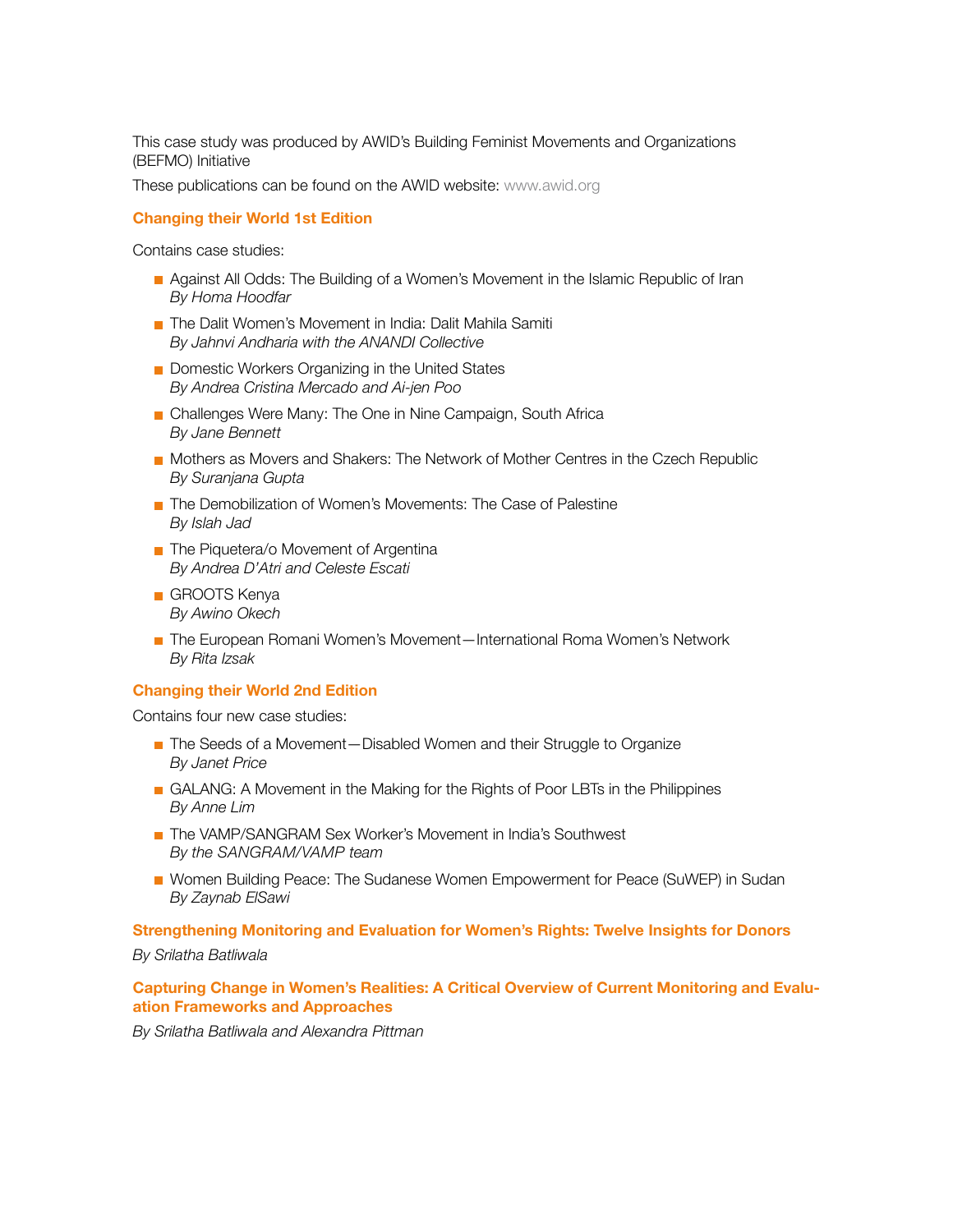The Association for Women's Rights in Development (AWID) is an international feminist, membership organization committed to achieving gender equality, sustainable development and women's human rights. AWID's mission is to strengthen the voice, impact and influence of women's rights advocates, organizations and movements internationally to effectively advance the rights of women.

Author: Awino Okech Editor: Srilatha Batliwala Designer: Storm. Diseño + Comunicación

**2008** 2008 This publication may be redistributed non-commercially in any media, unchanged and in whole, with credit given to AWID and the author. Published by AWID, Toronto, Mexico City, Cape Town.

This publication is available online at www.awid.org This publication is also available online in French and Spanish.

#### Toronto Office

215 Spadina Ave, Suite 150 Toronto, Ontario M5T 2C7 Canada contact@awid.org

AWID gratefully acknowledges the generous support of Cordaid, Hivos, Irish Aid, Levi Strauss Foundation, MDG3 Fund (Dutch Ministry of Foreign Affairs), Oxfam Novib, the Swedish International Development Cooperation Agency (Sida), and the Swiss Agency for Development and Cooperation (SDC).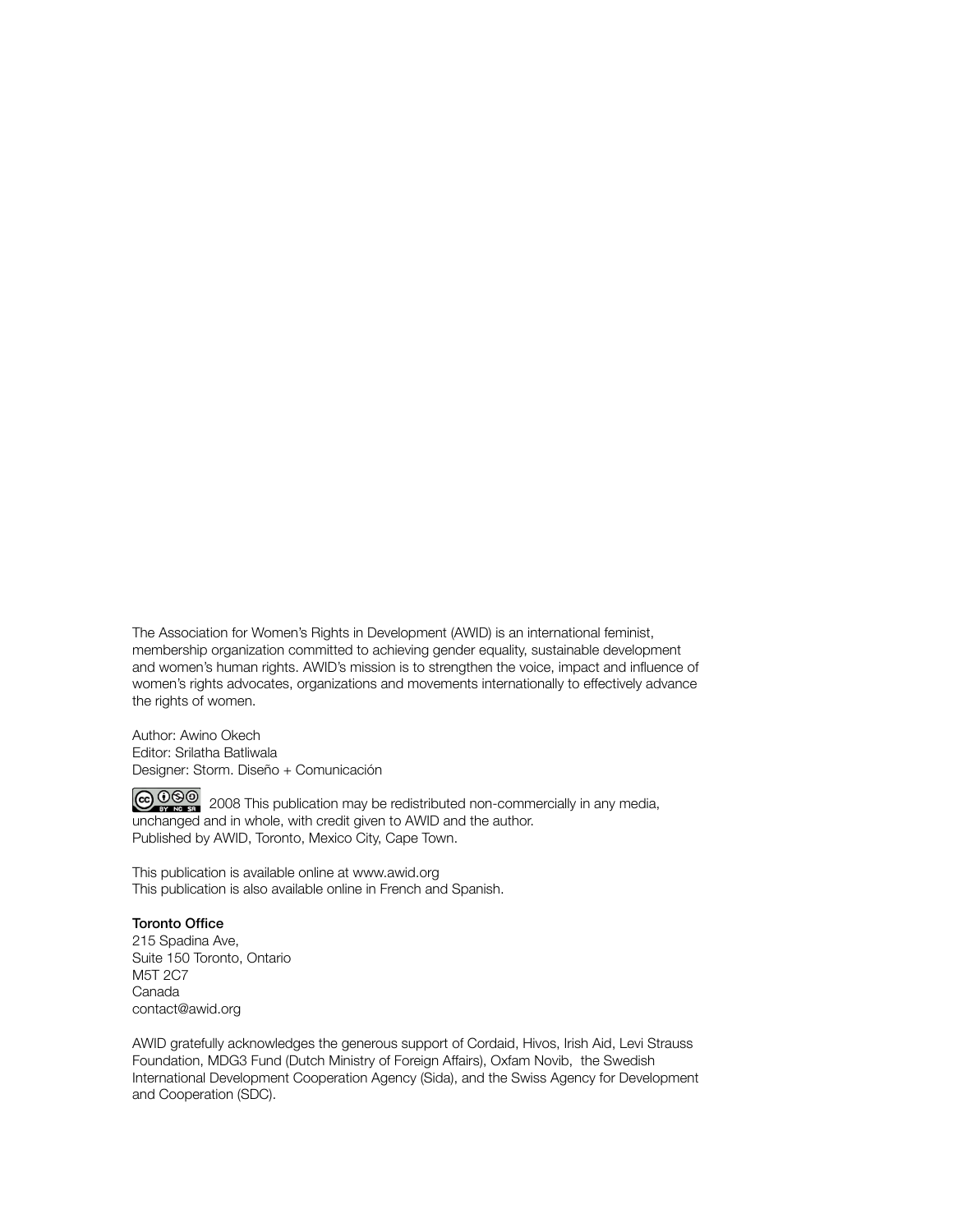# **GROOTS Kenya** By Awino Okech<sup>1</sup>

# **Introduction**

This case study provides a rich description of GROOTS Kenya based on interviews conducted with the co-founder, Esther Mwaura, and Anne Muthia, a member of GROOTS Kenya through one of its regional groups, GROOTS Mathare Mothers Development Centre (GMMDC).<sup>2</sup> The case study gives precedence to the organizations' 'voice'; definitions of their work; and objectives, structures, activities, and successes. My analysis of GROOTS Kenya is presented at the end of the paper, where I touch briefly on the history of women's rights work in Kenya, and the national political dynamics that have shaped this work. I analyse GROOTS Kenya based on ongoing theoretical and activist debates around feminist organizations, movements and their functions. Using other initiatives that have emerged in Kenya, I will explore some of the inherent challenges of women's organizing and the impact this has had on solidarity building.<sup>3</sup>

# **Social Movements and** Women's Movements in Kenya

There is no single definition of social movements. Resource mobilization theorists explain collective action in terms of structural opportunities, leadership, and ideological and organizational networks (see McClurg Mueller 1992: 12-16; Morris and McClurg Mueller 1992). New social movement theorists offer "collective identities" as a way of examining how people act in concert, often with the object of achieving a new, distinct, or semiautonomous kind of presence and cultural recognition. Those writing from a "new social movements"

perspective are interested in the construction, contestation, and negotiation of collective identities in the process of political activity. Collective identity refers to "the (often implicitly) agreed upon definition of membership, boundaries, and activities for the group" (Johnston, Laraña and Gusfield 1994:15).4

Ask the average Kenyan whether there is a women's movement in the country, and chances are, while the answers will differ, most respondents will strongly indicate that no such thing exists. If indeed there is no women's movement in Kenya, how do we qualify the numerous voices located around the country that organise sporadically around women's rights issues?

<sup>1.</sup> Kenyan feminist researcher currently reading for her PhD in Gender Studies at the University of Cape Town's African Gender Institute.

<sup>2.</sup> The interviews form the basis for this paper given the depth of information that the respondents provided. Both women have been with the organization since its inception. Brochures on some of GROOTS Kenya's programmes were also utilised to prepare this paper. I adopted a narrative approach to documentation. This means that I have not demarcated (in most instances) responses for particular questions.

<sup>3.</sup> I tend to use the word solidarity building much more than the term movement. This is due to the fact that in my opinion movements in the way that they have manifested themselves in contexts such as Latin America or South Africa for example (I will examine some definitions below) have not really existed in Kenya. The histories of the contexts mentioned above have shaped the ways in which activism, action and collective enterprise is structured, a political history that Kenya does not share.

<sup>4.</sup> The existence of collective identity, just like the notion of "collective consciousness" or "false consciousness," is difficult to substantiate. "First, it is predicated on a continual interpenetration of/and mutual influence between the individual identity of the participant and the collective identity of the group. Second, by the very nature of social movements, collective identity is a 'moving target,' with different definitions predominating at different points in a movement career. Third, distinct processes in identity creation and maintenance are operative in different phases of the movement" (Johnston, Laraña, and Gusfield 1994:16).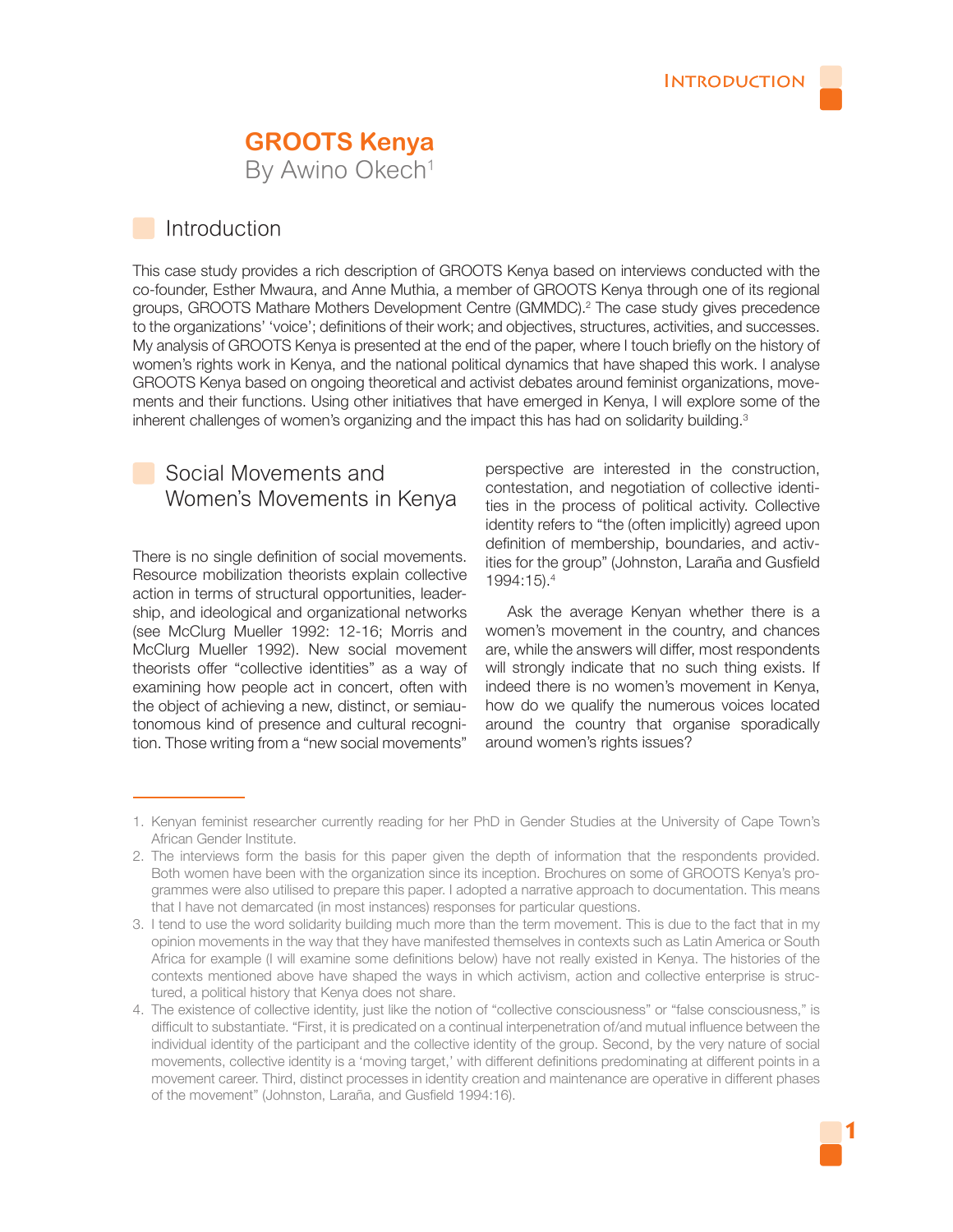Groups of women who act together are often quite heterogeneous, and their ability to act comes from respecting difference while also forging a common argument through a shared set of questions. In the Kenyan context, the seemingly fragmented nature of organising often beguiles people into thinking a women's movement is non-existent (Oduol & Kabira, 2000: 102). However, the diversity that characterises the women's movement needs to be seen as a strength rather than a weakness. As one author notes,

*In a context where tribal, class, educational and geographical differences make the identification and hence pursuit of common issues of concern difficult, it seems realistic to highlight this heterogeneity and strategise accordingly, rather than operate under an illusion of homogeneity, which cannot exist within a Kenyan context* (Oduol & Kabira, 2000:103).

There are other factors that have contributed to 'parallel track' work and heterogeneity. One example is that of the Kenya Women's Political Caucus. The Caucus was formed in 1997 out of frustration with the throwing out of Phoebe Asiyo's motion<sup>5</sup> on Affirmative Action. This excerpt from one of the dailies alludes to the power the caucus was envisioned to wield.

*The Caucus grew into one of the finest examples of women lobbying and influencing legislation in their favour. On April 2000, the collective efforts of the membership saw Parliament pass the second Affirmative Action motion, moved by Dagoretti MP Beth Mugo. Finally, it seemed, Kenyan women were on the path to gaining the recognition they deserved* (Daily Nation, April 20 2002).

This momentum was short-lived, for three years later, in 2000, the Caucus spilt into two, leaving organisations that were part of the movement with the choice of joining the newly formed *Kenya Women Political Alliance* (The Alliance) or stay with the original Caucus.<sup>6</sup> The cause for the spilt was attributed to the ad hoc nature of relations between members.

*There were no clear and agreed guidelines on structures or even a simple set of rules and regulations. Interpretation of the aims of the Caucus and its mandate was left open to the personal understanding of members* (Daily Nation, July 22 2000).

Before its split, the original Caucus was instrumental to providing a strong lobby platform that ensured the application of the principle of affirmative action in regard to women's representation in the constitutional review process. It secured nearly one-third female membership in the district and national forums and in the drafting committee of the Constitutional Review Commission. This translated into seven female commissioners out of a total of twenty six members; and about one hundred women delegates out of six hundred, for the proposed Constitutional Conference planned for 2003 (Nzomo, 2003:4).

The potential for mobilisation that was exemplified with the formation of the Caucus, its achievements, and its subsequent spilt, are reflective of the chasms that bedevil solidarity building amongst women in Kenya. Numerous organizations that conduct gender work around the country were either not part of these discussions by virtue of geography, or did not see the value of being part of these structures that were viewed to be city oriented. GROOTS Kenya, for example, was not part of the Caucus or Alliance, yet its objectives and broader goals resonate with those of the two structures. The readings of the split along ethnic and class lines cannot be dismissed, especially in an ethnically polarised society such as Kenya.

<sup>5.</sup> Phoebe Asiyo is one of Kenya's pre-eminent women politicians, a former Member of Parliament who also chaired MYWO. She introduced the Affirmative Action motion in Parliament in 1997.

<sup>6.</sup> However, one of the most contentious issues was the draft constitution, which was suspended following disagreements over membership criteria. The group that later formed the Alliance argued that the original Caucus was designed to be a lobbying forum for national women's groups directly involved in the political empowerment of women, women parliamentarians and ex-parliamentarians. What became the splinter Caucus was more inclined to a national approach, which involved including not only NGO's but community-based organisations into its membership. The emphasis on 'national' organizations as members points to the geographical factors already mentioned. It also reflects an assumed notion of representation by virtue of being located in the capital.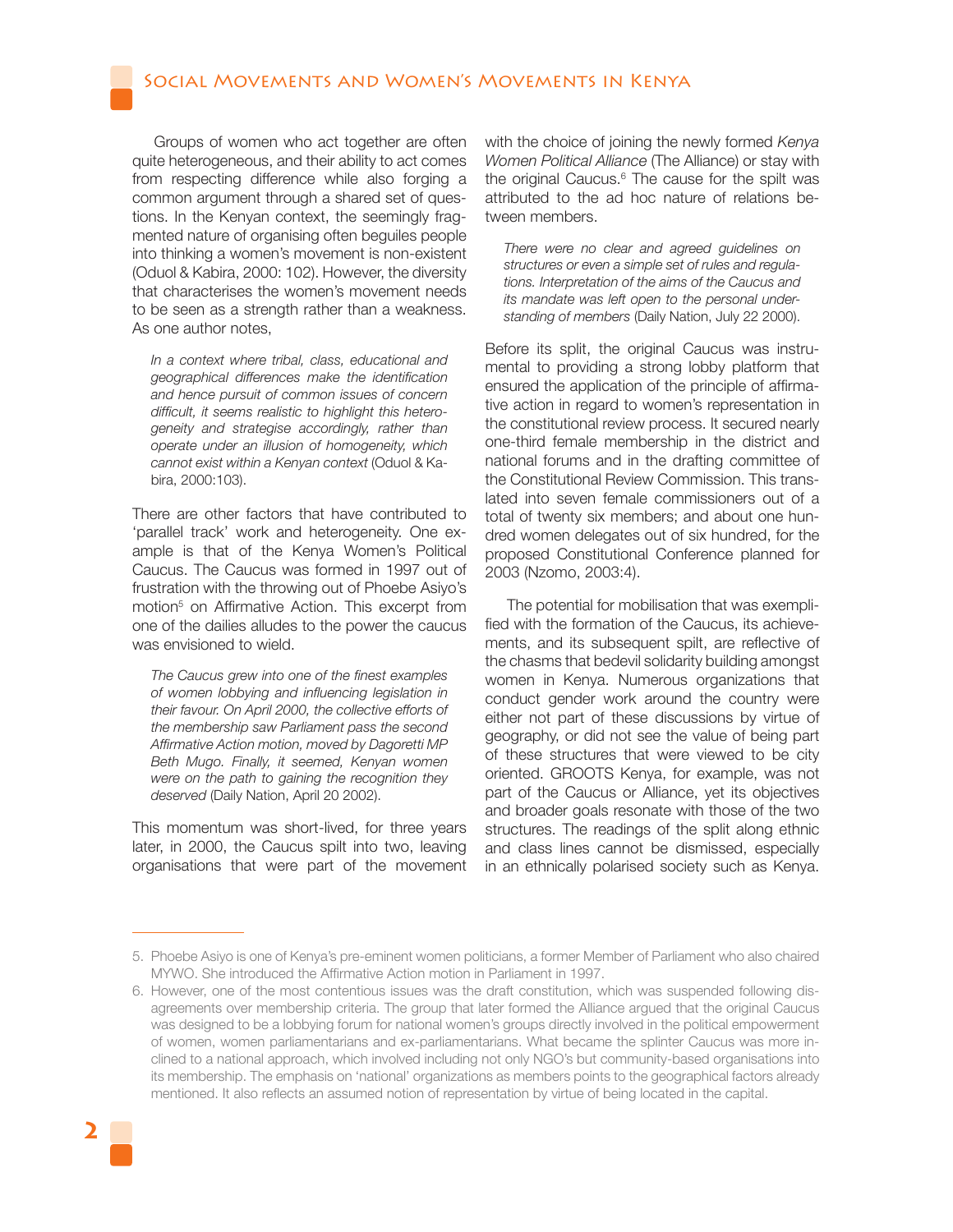### GROOTS KENYA - A BRIEF HISTOI

Esther Mwaura also hints at these class issues when she speaks of the disregard for grassroots women's intellectual and leadership capacities within mainstream 'development' spaces.

Maria Nzomo, who has written substantially on women and political mobilisation in Kenya, asserts:

*[T]he last ten years of gender activism in Kenya have clearly shown that mobilization of people is not enough. Social movements must also have sustaining ideas, shared goals and a unifying, ideologically inspired gender vision that transcends respective members' socio-cultural and economic diversities* (Nzomo, 2003: 6).

The heterogeneity that characterises the Kenyan society and by extension women's organising needs to be embraced, and can be done in terms of acknowledging the various ways in which women's movements emerge, are subsequently built, or dissipate. However, if women's rights activism in Kenya is to move to the next level, then there is a need for concerted efforts towards building coalitions and national alliances around sustaining ideas.

GROOTS Kenya provides a lens through which we can examine the question of what a cohesive women's movement might be in Kenya. There are a plethora of structures in Kenya that could be referred to as women's movements, such as the League of Kenya Women Voters,<sup>7</sup> the National Council of Women of Kenya (NCWK)<sup>8</sup>, or Maendeleo ya Wanawake,<sup>9</sup> with most of them engaging with similar issues and claiming a national membership. However, what differentiates GROOTS Kenya from the others is that it names itself as a movement and not as a network or NGO, which other groups with similar approaches do.

### GROOTS Kenya – A Brief **History**

GROOTS Kenya can perhaps be best described as a network of self-help groups. There are over 500 self-help groups who consistently move in and out of its operating space depending on their needs. These groups are not charged a membership fee and are not bound by a set of operating principles but by shared needs.<sup>10</sup> GROOTS Kenya emerged from the United Nations Fourth World Conference on Women in Beijing, China in 1995. Mwaura, who is the co-founder of GROOTS Kenya, notes that:

*During the [Beijing] conference I had an opportunity to attend various satellite events. One of the things that really impressed me was a group of women who were always in a tent and there were lots of grassroots women amongst them. They were sharing their experiences and people were listening. This was something that struck me because one did not see this in Kenya [at the time]. Even within the Kenyan delegation to the Beijing conference, it was a matter of individuals being hand picked to speak on behalf of others. But here was a tent where you could see that these women had brought their own agenda. On my return to Kenya, I felt I wanted to contribute to the world by forming something like that. So I got in touch with GROOTS International, who was the organiser of this tent.11*

# Organizing Model

GROOTS Kenya is a member network and not a branch of GROOTS International.<sup>12</sup> Mwaura emphasizes that this has created confusion in terms

 <sup>7.</sup> Their website is http://www.leaguekenya.org/.

 <sup>8.</sup> The National Council of Women of Kenya was formed in 1964 as an umbrella organization for women's organizations, with Margaret Kenyatta as its president from 1964 – 1966. It was seen as a counter effort to Maendeleo ya Wanawake that had historically been initiated by colonial officers wives. Nobel Peace price winner Professor Wangari Maathai served as chair from 1981 – 1987.

 <sup>9.</sup> Maendeleo ya Wanawake (MYWO) is a women's organization formed in 1952 by the wives of colonial officers. Maendeleo ya Wanawake can interchangeably be translated as the Organization for Women's Progress or Organization for Women's Development.

<sup>10.</sup> I shall explore this in detail later in the paper.

<sup>11.</sup> Mwaura attended the conference as a Bilateral Gender officer in charge of community development seconded to the Ministry of Local Government from the Royal Netherlands Embassy.

<sup>12.</sup> GROOTS operates as a flexible network linking leaders and groups in poor rural and urban areas in the South and the North in order to nurture relationships of mutual support and solidarity among women engaged in redeveloping their communities – see www.GROOTS.org.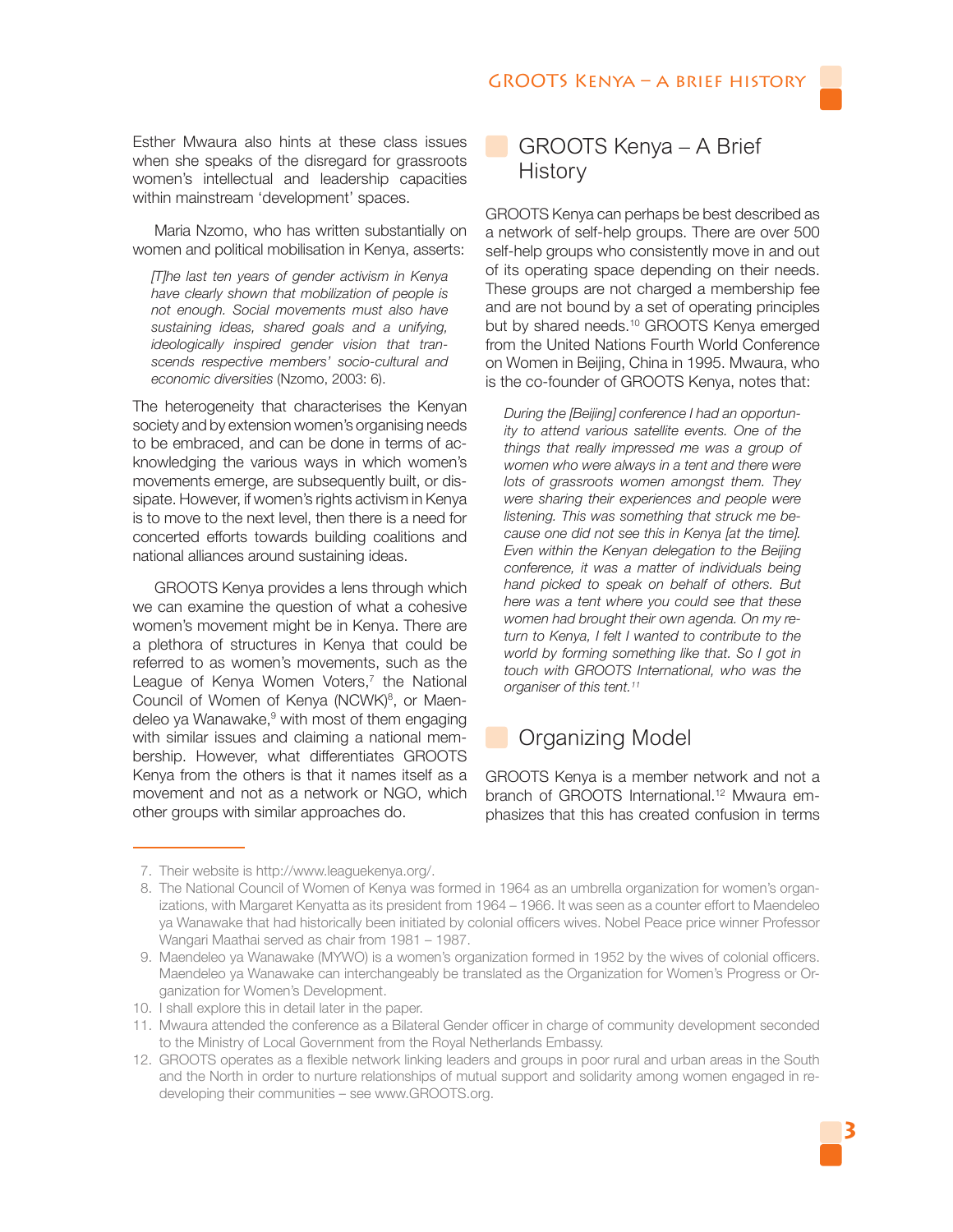of popular perceptions of its affiliation with the international body. GROOTS Kenya is, for legal purposes, registered as an association of grassroots organizations. Due to government interference in civil society organizations in Kenya, by the late eighties,<sup>13</sup> all radical civic institutions had been deregistered and/or co-opted (Okello, 2004:15). It is therefore not surprising that in terms of strategic positioning, GROOTS Kenya chose registration as an association as a route out to 'legitimacy', which enabled it to operate in an environment that was already hostile to civil society initiatives of any sort, let alone those led by 'unofficial' women groups.

Mwaura argues that even though in their brochures GROOTS Kenya is described as a network, she believes they operate as a movement. In relation to this point, she notes the following:

*As a network, you would have people who come to contribute and usually there is a database of members. We are not able to keep up with that because we feel we respond to needs, take in issues of those who are our members based on the fact that they feel we are important in terms of our service to them or their service to GROOTS Kenya. In that case we feel we are a movement, because people come in and we approach issues together.* 

GROOTS Kenya is structured around a secretariat located in Nairobi. This acts as a quasi - infrastructural base from which all the regions link through projects or support structures. There is also a Board, whose role is to give strategic direction to their work.

Even though the regions are geographically demarcated, Mwaura asserts this does not mean they work in the entire region: "When we say we work in Kitui then we are present in the entire district." The regions in question include Kitui, Mathare, Kakamega, Kirinyaga, Limuru, Kendu Bay and Tana River. Within each of these regional

focal points are various self help groups registered within the Ministry of Culture and Social Services. "However, there are also members who could be individually registered, so it keeps on branching out." The various groups within the regions link at different times through programmes or specific advocacy messages. These may be done jointly or through specific regions working together. For instance, Mwaura points out that, "Kakamega, Mathare, Gatundu, Kendu bay and Limuru work jointly within one of our active programmes, the Women Property Programme, which involves safeguarding the property inheritance rights of widows and orphans in the era of HIV/AIDS."

Mwaura describes the relationship between the regional members in the following passage:

*Annually, all regional members come together at a retreat, where we reflect on what we achieved during the year. They share with each other their challenges, experiences and opportunities on the ground and what their vision is – in terms of what they want to do in the next year. This is precisely what forms the basis of our fund raising. We conduct yearly fundraising or two years occasionally, but basically we review our work every year.*

Mwaura notes that, "Just as we are independent from GROOTS International, these groups are also independent. We mentor, support and link them with other partners." To reinforce her point, Mwaura highlights that the group in Kakamega is in the process of partnering with World Vision on a project where they would like the group to be their focal point. There is a constant process of capacity building, with groups exiting and entering. GROOTS Kenya also conducts peer-learning exchanges amongst the regional groups. These exchanges are aimed at opening up spaces for them to speak on their own behalf. This in turn facilitates their involvement in decision-making processes at the local and international level.

<sup>13.</sup> Some of the strategies adopted by the Moi regime to demobilise civil society involved the conscription of selfhelp groups into administrative and political structures. This meant they could not undertake any development projects without the knowledge of local State agents (Okello, 2004:14). The state, in an effort to create viable avenues to the grassroots, co-opted Maendeleo ya Wanawake – see Okello, D. 2004. See also Audrey Wipper, *African Studies Review*, Vol. 14, No. 3 (Dec., 1971), pp. 463-482. The government made similar advances on labour unions, cooperatives and self-help Harambee Groups (harambee means collective effort in Kiswahili) (Okello, 2004:14).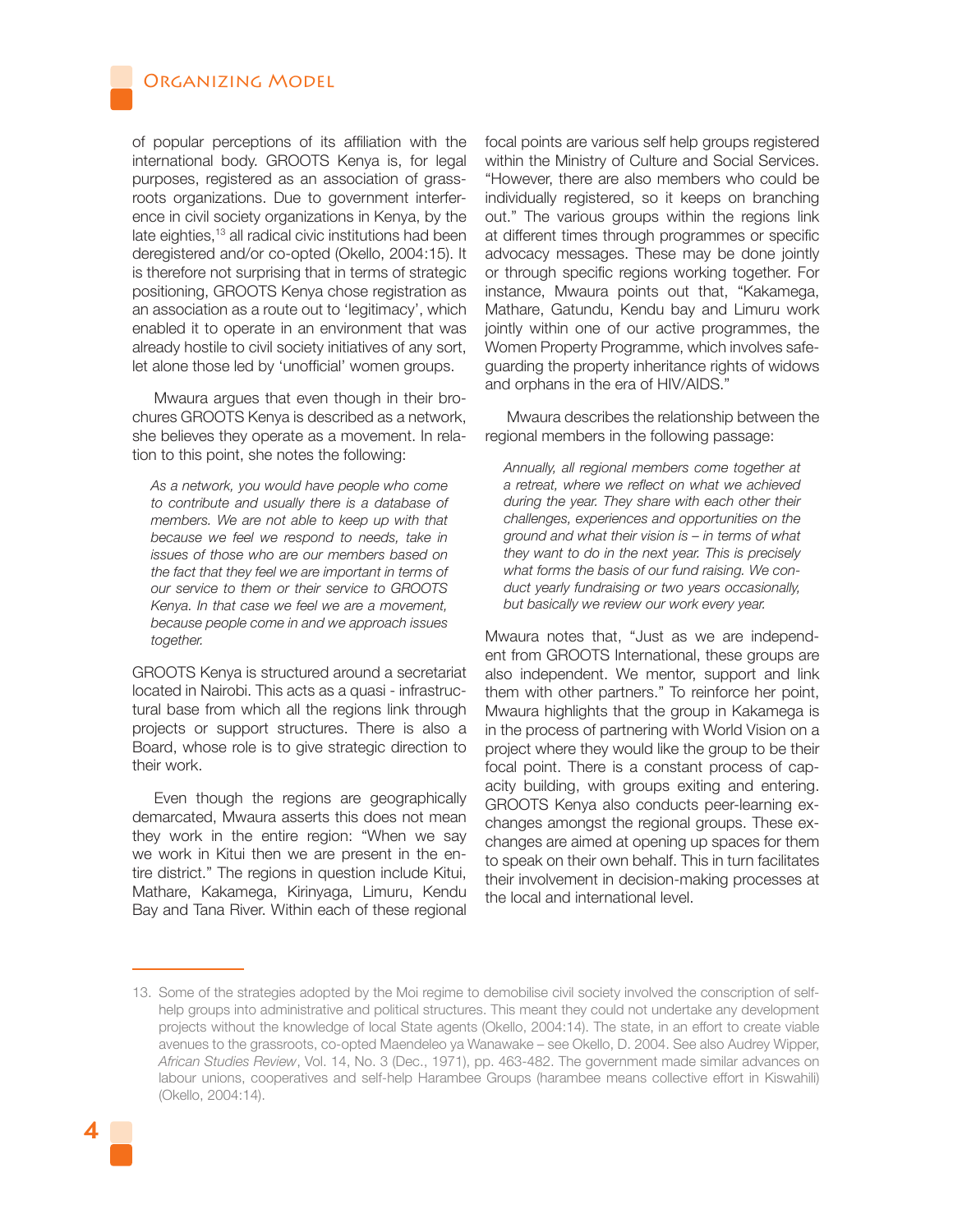A conversation with Anne Wanjiru Muthia, a member of GROOTS Kenya through the GROOTS Mathare Mothers Development Centre (GMMDC), further reveals how this operational structure has facilitated the growth of what is named as a centre but which has over twenty-six women's groups as constituent members. Muthia was born, and continues to live and work, in the second largest slum in Nairobi, Mathare. She came into contact with GROOTS Kenya twelve years ago, as this was one of the regions where the organization began movement-building activities during its inception.<sup>14</sup>

# Activities and Strategies

The idea of a Mothers Development Centre was borrowed from Germany as a result of a peer learning exchange in 1997 facilitated by GROOTS Kenya. The exchange involved women from Papua New Guinea, Canada, Kenya and the USA. Through the support of GROOTS Kenya, upon their return from Germany, the women found a space for regular meetings in Mathare. They subsequently developed a day care centre for children to address the childcare needs of their members as well as other women in the community who are unable to afford child care support in the home.

In addition, upon realising that some of their members were unable to attend meetings regularly due to the responsibility of providing home based care to family members who were ailing largely due to HIV/ AIDS opportunistic infections, the group, through GROOTS Kenya, received training on home-based care. Over the past six years they have supported 500 friends, the term used to refer to HIV positive women or women living with AIDS. As a result of the work around home-based care, there was a natural transition to working with orphans and vulnerable children (OVC's). There are over 300 OVC's that are currently benefiting from the Centre owing to capacity built through GROOTS Kenya. Of these, over 45 girls have undergone training in knitting as a means of income generation.

GROOTS Kenya works within four thematic areas.15 The first thematic area is Community Responses to HIV/AIDS. The advocacy and programmatic activities involve supporting communities through training and capacity building of women. This has invariably led to supporting orphans. As Mwaura notes, "This is now a big programme we are partnering with US Aid called Giving Hope."

The second area is Community Resources and Livelihood. Through this program, communities are led through processes of analysing and mobilising local resources. Mwaura asserts,

*Most NGOs come in and position communities as those who require resources – ask us for this and the community does not get a chance to ask what do we already have? So, we try to support communities to identify their existing resources by conducting an in depth assessment of existing local capacities to fulfil their needs. After which they can approach other partners to organize additional resources. Well-to-do members of respective communities have been mobilised to rally and support worthy causes. 16* 

The third area of work is the Women and Property Programme, which is GROOTS Kenya's flagship programme. The emphasis in this programme is on safeguarding property rights of women and orphans.

The fourth area is Women Leadership and Governance. As Mwaura explains,

*Our biggest push is that [grassroots] women's leadership hasn't been acknowledged. Grassroots women provide leadership that is invisible and we are unable to expose their talents even at the local* 

<sup>14.</sup> Muthia's entry into community organizing, specifically women's organizing, predates this encounter. Through sporadic women's groups that were largely structured around choirs formed to entertain former President Moi or as merry-go-rounds, Muthia was introduced to solidarity building.

<sup>15.</sup> Mwaura noted that, "Initially, we kept on saying we are not thematically driven but we decided to actually note the areas we were working on."

<sup>16.</sup> Mwaura indicates that local philanthropy has grown in areas such as Kakamega, Gatunudu and Limuru, where locals have been motivated to fund local causes.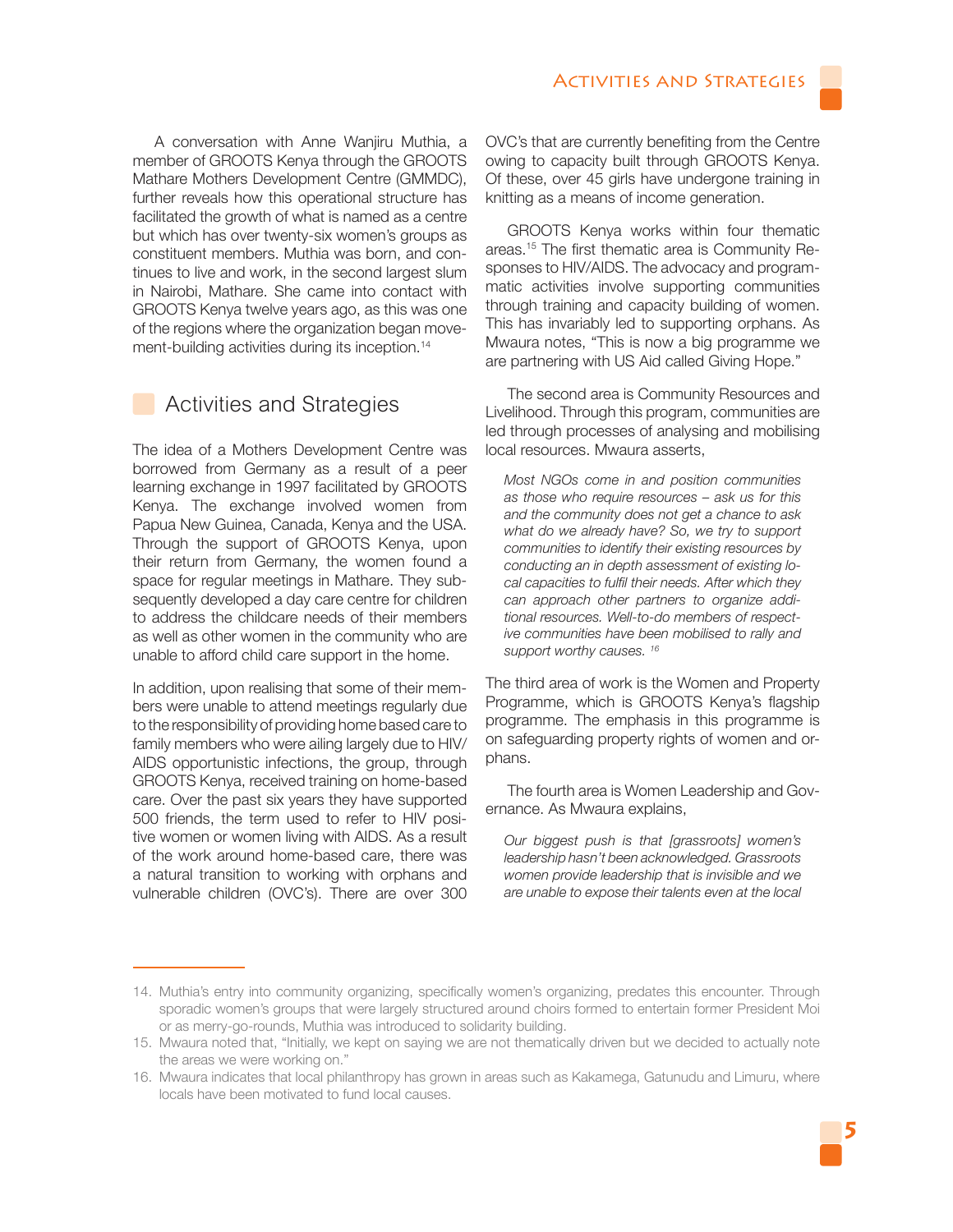*level. We look at the devolved funding through the Constituency Development Fund17 (CDF) and see how many of these agencies actually work with women. So that is one area that we feel we have been able to contribute to, by building women's capacity to negotiate and navigate community and national decision making processes. It is also important that they share their skills and hold those in governance accountable.* 

# Strategic Contribution of Groups Affiliated to the **Organization**

The regional groups consistently inform the strategic direction of the organization, and their involvement is multi-faceted. For instance, at the annual retreat, the representatives of the various regions determine the annual fund raising plan of the secretariat. In addition, through the regional focal point leaders, mentorship and direction is provided to the sub groups, so that there is regular consultation and inflow of information from focal point leaders, to the secretariat and back to the various groups in the region. Even at donor meetings, the regional representatives at times negotiate grants on behalf of their regions, while at other times fundraising is done for GROOTS Kenya.18

In relation to the above-mentioned organizational structure, Mwaura expressed the following:

*When we talk about human resource within the organization, we don't refer to the secretariat but to the resource in the field; focal point leaders and their teams. We don't have field staff and that has been a strategic choice.*

GROOTS Kenya has recently received an institutional strengthening grant that four of the active regional groups will benefit from. The grant will help develop administrative and managerial capacity within these groups.

# Contributions and Key Moments

The capacity building process, particularly within this programme, seems to have yielded fruit. Muthia of the GMMDC asserts that their connection with GROOTS Kenya has developed the ability of their members to play critical roles within local leadership structures. Some of their members sit on the Constituency Development Fund (CDF) local committees, with Muthia being the Vice Chair of the local Bursary committee, as well as sitting on the Local Authority Trust Fund (LATF)<sup>19</sup> committee. Another of their members is a treasurer on the

<sup>17.</sup> The Constituency Development Fund (CDF) was established in 2003 through the CDF Act in The Kenya Gazette Supplement No. 107 (Act No. 11) of 9<sup>th</sup> January 2004. The fund aims to control imbalances in regional development brought about by partisan politics. It targets all constituency-level development projects, particularly those aiming to combat poverty at the grassroots. The fund comprises an annual budgetary allocation equivalent to 2.5% of the government's ordinary revenue. A motion seeking to increase this allocation to 7.5% of government's revenue was recently passed in parliament. 75% of the fund is allocated equally amongst all 210 constituencies. The remaining 25% is allocated as per constituency poverty levels. A maximum 10% of each constituency's annual allocation may be used for an education bursary scheme. CDF is managed through 4 committees 2 of which are at the national level, and 2 at the grassroots level. According to the CDF Act, expenses for running constituency project offices should not exceed 3% of annual constituency allocations. Each constituency is required to keep aside 5% as an emergency reserve (Source: KIPPRA).

<sup>18.</sup> Mwaura notes that these are talented women whose previously suppressed intellectual capacity has come to the fore through exposure to the dynamic activism they are involved in.

<sup>19.</sup> The Local Authority Transfer Fund (LATF) was established in 1999 through the LATF Act No. 8 of 1998, with the objective of improving service delivery, improving financial management, and reducing the outstanding debt of local authorities (LAs). LATF, which comprises 5% of the national income tax collection in any year, currently makes up approximately 24% of local authority revenues. At least 7% of the total fund is shared equally among the country's 175 local authorities; 60% of the fund is disbursed according to the relative population size of the local authorities. The balance is shared out based on the relative urban population densities. LATF monies are combined with local authority revenues to implement local priorities. An advisory committee comprising the private sector, the Ministry of Finance, the Permanent Secretary Ministry of Local Government, and the Kenya Local Government Reform Programme's secretariat, guides LATF operations. LATF annual reports and other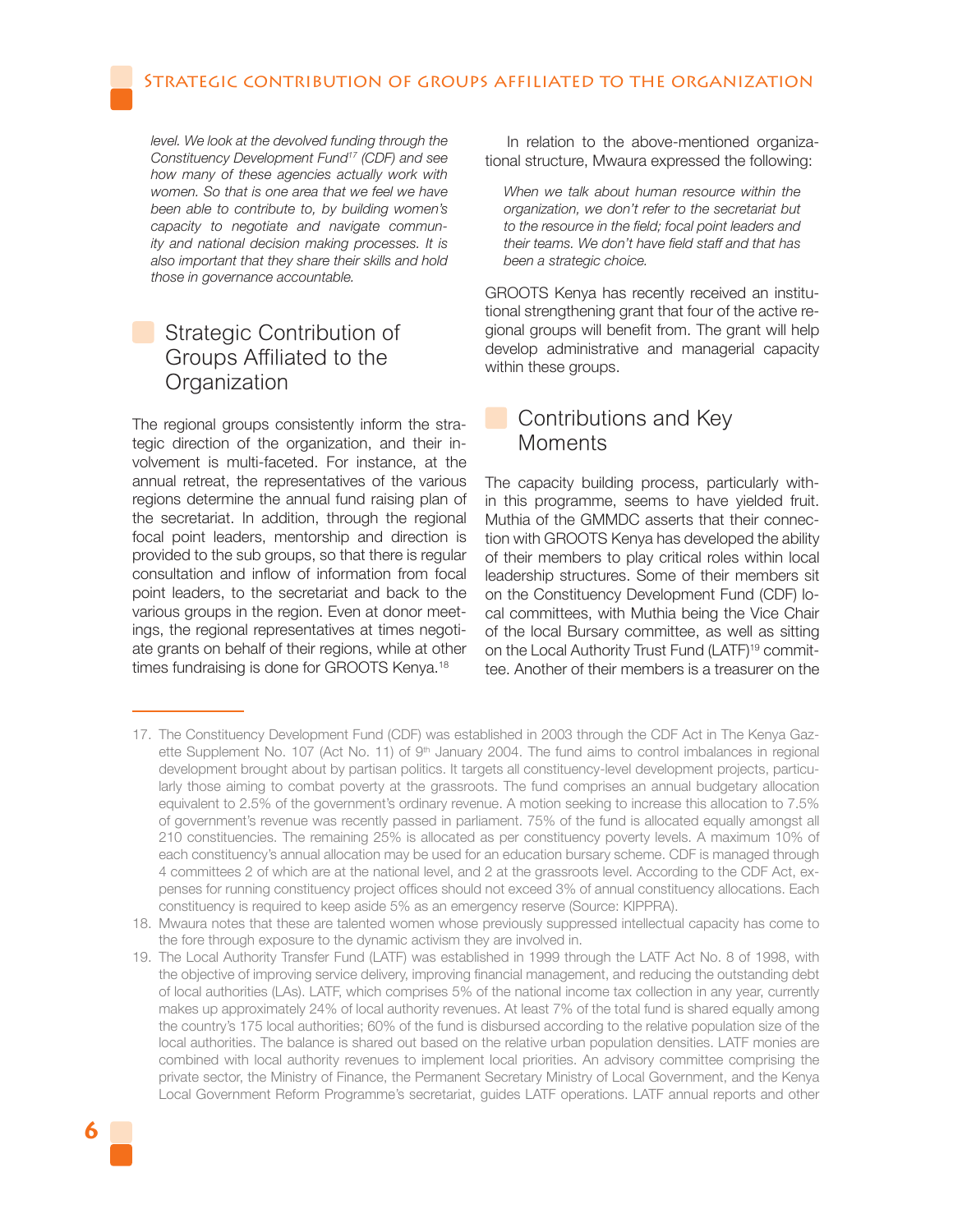Starehe constituency CDF committee and has influenced the construction of extra classrooms and kitchens in underprivileged schools. Yet there are ways in which women continue to be excluded. Muthia noted that most meetings are purposely held at night and in bars to ensure that women do not attend.

Mwaura notes that one of their biggest strategic alliances has been membership in the global network of GROOTS International. This has created space for their entry into the international world. They often partner with GROOTS International to conduct international advocacy.

*In 1996, through GROOTS International, we took two grassroots women to a UN conference on Human Settlement in Istanbul. Our anchor became mainstreaming grassroots women's voices. At an international level, we are known as an organization that takes grassroots women abroad. Right now, we have two orphans who have come through the care giving work who are currently in Washington sharing their experiences of being in a network of orphans within GROOTS Kenya that is aimed at bridging the generational gap. We are mentoring young girls to become active participants within the grassroots women's movement. We believe in women's leadership and governance.* 

GROOTS Kenya has been one of the lead organizations pushing for a change in Africa from traditional NGO organizing towards having grassroots women at the forefront/lead of advocacy, with NGOs providing back up support. The GROOTS International link was useful to opening the space for international networking almost immediately.

*I can radically organise, I do not protest –* says Esther Mwaura recounting key moments for GROOTS Kenya.

Organising in GROOTS Kenya is largely centred on select strategic interventions at larger advocacy settings, although most of their work is done at

the grassroots level. The grassroots work has not adopted protest-oriented action as a key mechanism to achieving their goals but rather, emphasis has been laid on lobbying and advocacy. By looking at these moments, one gains a rich insight into what are considered key events/points within the movement, as well as a detailed account of strategies they adopted and what those yielded.

Mwaura recounted the following regarding her strategic lobbying and activism at the 1997 International Forum on Urban Poverty, held in Nairobi:

*In 1997, the UN Habitat was holding the International Forum on Urban Poverty. I was part of the steering committee. During several UN Habitat meetings, I had tried to persuade the UN to include Grassroots women who lived in urban poverty; slum dwellers to come and share their experiences. I would always be asked about their C.V's and their ability to communicate in one of the UN languages. In 1997, there was an opportunity to hold a meeting in Kenya. I can radically organise, I do not protest. So, when I couldn't get money to get grassroots women from the slums to an international meeting focusing on their issues, I wrote to women who I had met internationally. I told them that you are coming here [Nairobi] to attend this meeting and are being paid international per diem. We welcome you to Kenya and ask you to give a day of your per diem to get grassroots women into the meeting. We had over 100 women go to the UN but it was a really hard time because they [UN staff] didn't know how to deal with people from the slums.* 

*We knew we needed to make ourselves heard in the conference and make our presence known. They had refused to give us per diem to get the women from the slums and then invited one of us to participate in a luncheon with the rest of the delegates. So to protest against the handpicking of leaders and because we needed to*  eat, we decided to get large sufurias<sup>20</sup>. We made *rice, meat, mokimo21 and sat at the stairs of the* 

disbursement information are disseminated through newspaper advertisements. 60% of LATF allocations are released based on LAs meeting set requirements. The remaining 40% is released based on LAs performance measured through LASDAP and other indicators. Budgeted LATF allocations are gazetted but no disbursement is made unless LAs meet the requirements (Source: KIPPRA).

<sup>20.</sup> Cooking pots made out of stainless steel typically used in peri-urban areas, which have been blackened on the outside to enhance heat preservation.

<sup>21.</sup> Traditional vegetarian dish.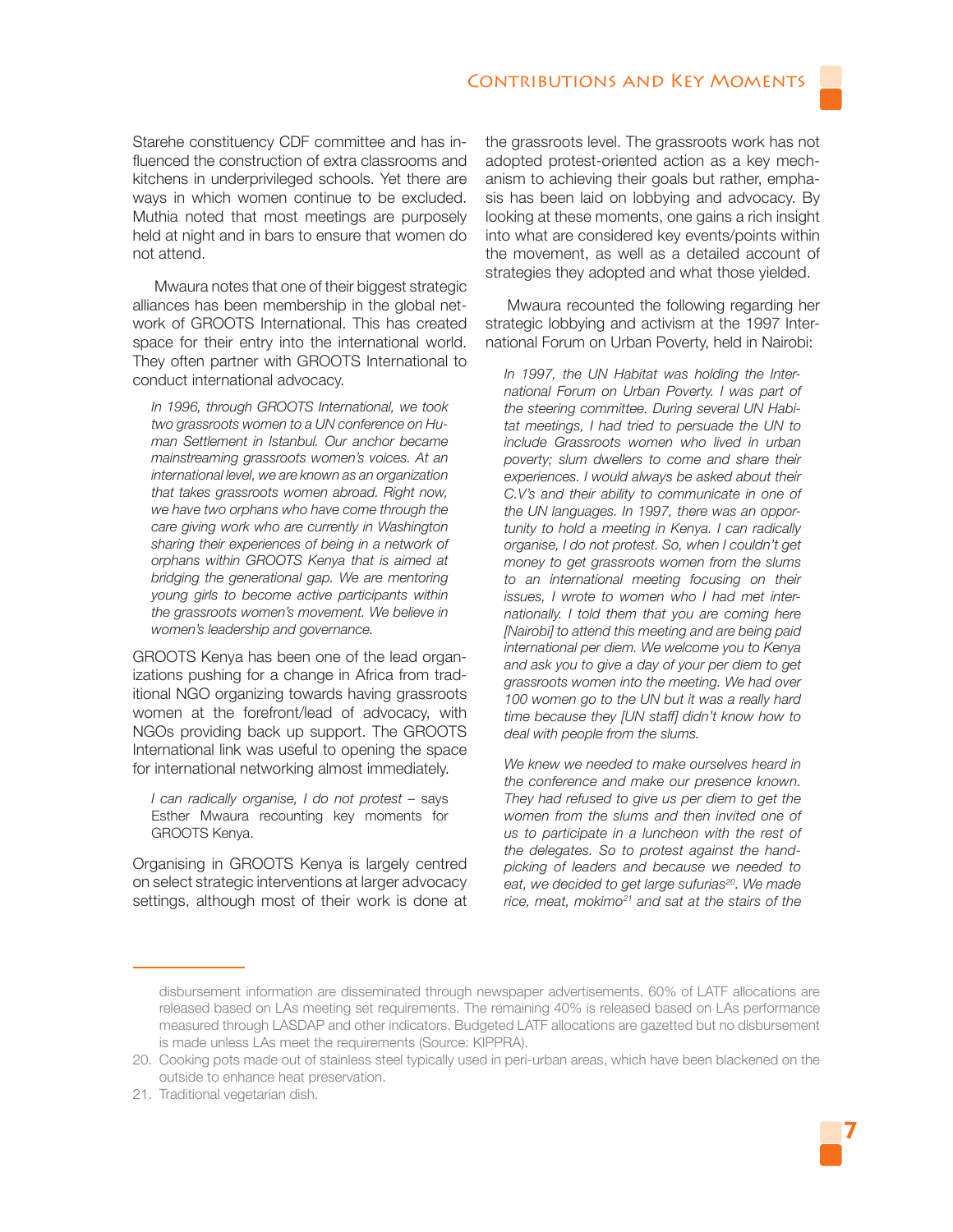#### Contributions and Key Moments

*UN Habitat conference area. Walin Diaw of UN Habitat was walking out with the delegates and saw us sitting along both ends of the staircase. He knew me and called on me asking what the point was. I said, we have been asking you for a long time to ensure the participation of grassroots women at your conferences; we needed to make sure that you know we are here listening to the proceedings and that we are disappointed that we were not given a chance to participate. When the plenary returned he made a formal recognition, but we knew this would happen so we made our demands known. At this point we argued that it was impossible to have an international forum on urban poverty where the urban poor were excluded. We demanded a clear inclusion of the poor people in international forums. It opened up the involvement of slum dwellers, including the urban poor with a 30% mandatory inclusion that is currently designated. We believe our action was critical to fostering this.*

In 2003, at the International Conference on AIDS in Africa (ICASA), GROOTS Kenya mobilised 50 grassroots women from Africa to participate. Mwaura recounts:

*We had a tent located within the conference. We were very visible. We even invited the Global Fund on AIDS and grilled them on how much of their resources were being directed to grassroots women who they were purporting to support. The Global Fund acknowledged that grassroots women were doing a substantial amount of the work on a voluntary basis. One of the problems that they highlighted was that these efforts were uncoordinated; their work was not known and hence unaccounted for. We began to have a campaign around the unaccounted contribution of grassroots women, something that has gained ground globally. We are in the process of creating a home-based care alliance in Africa.* 

*We are connecting caregivers in Africa to build a big movement of home-based caregivers whose work is unrecognised and unaccounted for. We are entering into partnership with UNDP and GROOTS International, to conduct accounting for contribution, to ensure that the contribution of grassroots women is accounted for financially – put a dollar to the volunteer work. We feel that we are providing leadership to the world though not so loudly. I was in Japan the other day and the Japanese government is interested in supporting this work in Africa. We have been talking to the World Bank about why the work of volun-* *teers should be accounted for and recognised. This has made it possible for people like the Stephen Lewis foundation to know where to put their money.*

In addition, during the World Urban Forum, which took place in Vancouver in 2006, GROOTS Canada mobilised the participation of over 200 grassroots women.

*We have really sharpened our skill. We don't just go to conferences and listen. We run concrete workshops and partner with other development agencies. By the time we leave conferences we have critical impact.* 

*In 2005, Church World Services, who serves as our conduit for receiving US Aid funds, were interested in our replicating Giving Hope a project from Rwanda. The emphasis of the project lay in foregrounding the role of orphans in reconstructing and taking charge of the future of their communities. We insisted that we had to visit Rwanda to see how the project works on the ground before replicating it. When we returned to Kenya, one of the things we emphasized to Church World Services was the fact that Kenya had not experienced genocide. Communities in Kenya are still intact to some extent, although they have lost the social networks.* 

*At GROOTS Kenya, we have been mentoring organizations that provide support to orphans and here is a programme that suggests that orphans should take the lead. This is important and good but there are certain social structures that are still intact within this context. The women in the community are still there. There was a drawn out conflict between Church World Services and us but now they appreciate our stand on the matter. Now, groups are being sent from Uganda to learn about the GROOTS Kenya approach.*

*For International Women's Day in 2006, we were able to convince Canadian International Development Agency (CIDA) to fund us and use our own theme – Celebrating Care Givers. We have been able to negotiate with donors by shaping and helping them rethink their strategies.* 

*The CIDA funded Watchdog Groups, which are currently being implemented in Kendu Bay, Kakamega, Limuru and Gatundu are community led groups who ensure that people are not being disinherited. They also become intermediaries that resolve conflict before people go to court or before the disinheritance occurs. One of the groups that we realised was fostering the*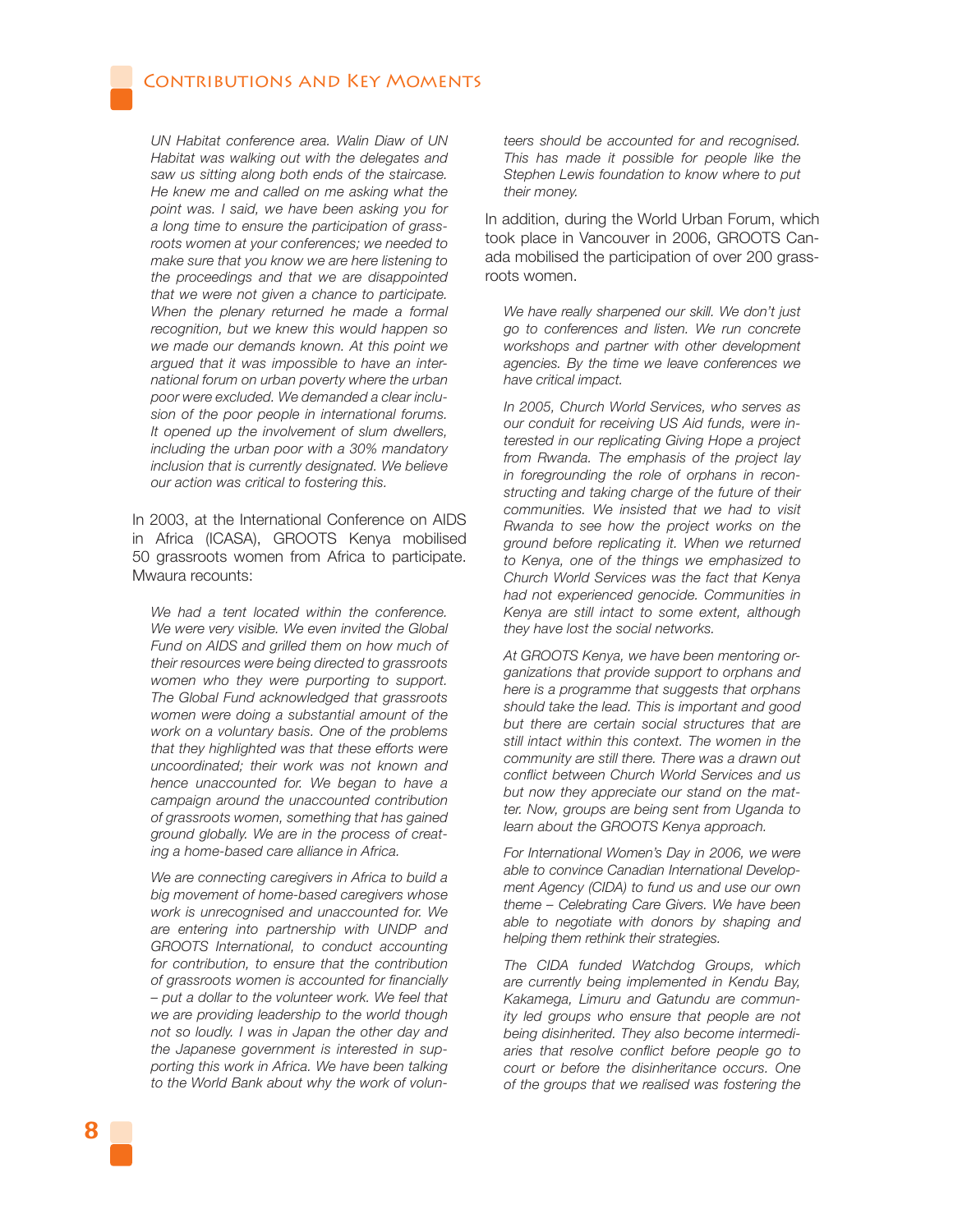*disinheritance were the Assistant Chiefs22 who were getting compromised [corrupted]. We approached the Office of President through the Ministry of Internal Security requesting that we provide training to their security officers and incorporate them into the watchdog groups. This has transformed the way Assistant Chiefs in these regions see their role and their accountability to their communities. The formation of Watchdog Groups is now being replicated in Cameroon, Ghana and Nigeria, selected because they are former British colonies that inherited a similar bureaucratic administrative structure.*

Muthia of GMMDC speaks of key moments when she talks about how caregivers in Mathare have reduced bed occupancy in hospitals due to their work in the home and follow up on Anti-Retrovirals (ARV's). GMMDC is part of an initiative that seeks to recognise caregivers through the formation of the National Home Based Care Alliance, involving over 400 caregivers. In 2006, GMMDC received a Red Ribbon award from the United Nations Development Programme (UNDP) at the 2006 International AIDS conference in Toronto. In addition, in 2007, a member of GMMDC, Rose Auma, won an award during the *Changing Lives, Changing Communities: Women's Leadership Making a Difference on HIV&AIDS,* YWCA conference in Nairobi. The award, which was given by the current Kenyan President, was in recognition of her work around HIV/AIDS in Mathare.

Summing up their key achievement, the following comment from Mwaura is indicative: "The fact that we have been able to send grassroots women to international conferences – UN meetings in New York and Geneva to speak has changed the perceptions around grassroots women and their capacities to contribute to local, national and global debates."

A Feminist Movement - or Not?

The vast debates around feminism, *womanism* or other terms that have been adopted to avoid the use of the term feminist have their roots in a range of historical factors including but not limited to a history of colonialism that is closely linked to the rise of feminism in the West. The scope of this debate cannot be effectively problematised within this paper. However, one must take into account how such histories have been strategically deployed by national regimes and used at various points to immobilise and divide various levels of solidarity initiatives by women.

The co-option of MYWO and the defunct National Council of Women of Kenya (NCWK), mentioned earlier, speak to how these visible and publicly acknowledged institutions were employed to articulate specific messages around what legitimate women's organizing could be. That legitimacy led to defining what an authentically Kenyan women's rights discourse was, which was essentially a discourse that would not disrupt the status quo. Their nationalistic outlook, in terms of vast membership across the country, only made this easier. The constant derision of women's rights activists as 'Beijing women', or references to the trouble the was brought to the shores of Kenya after the Beijing Conference, are in response to an emergence of a fairly radical crop of activists located within various structures around the country who begun to challenge and shift the dominant discourse on women's rights that was hitherto shaped by MYWO and NCW.

The oft conflation between gender and feminism in most settings is fairly erroneous. The de-politicisation of gender that has arisen with the packaging of gender as a development tool results in most gender oriented organizations being acutely unaware of the political and ideological influences of the broader feminist ideology and movement to their work. Most activists would rather adopt gender activist as a safer label, for it is seen to reflect certain levels of inclusion that feminism as an ideology and a movement is seen to disregard. Those that name themselves as feminist are seen as too radical and considered pariahs at best.

<sup>22.</sup> Assistant chiefs form part of a bloated bureaucratic provincial administrative structure inherited from the British. The Provincial commissioner is at the top of the food chain, down to a District officer, Division officer, Chief, Assistant chief. There are various assistants and smaller sub divisions within each category. Chiefs, their assistants and local headmen wield a lot of power at the local level. The proposed new constitution for the country aims to disband these structures.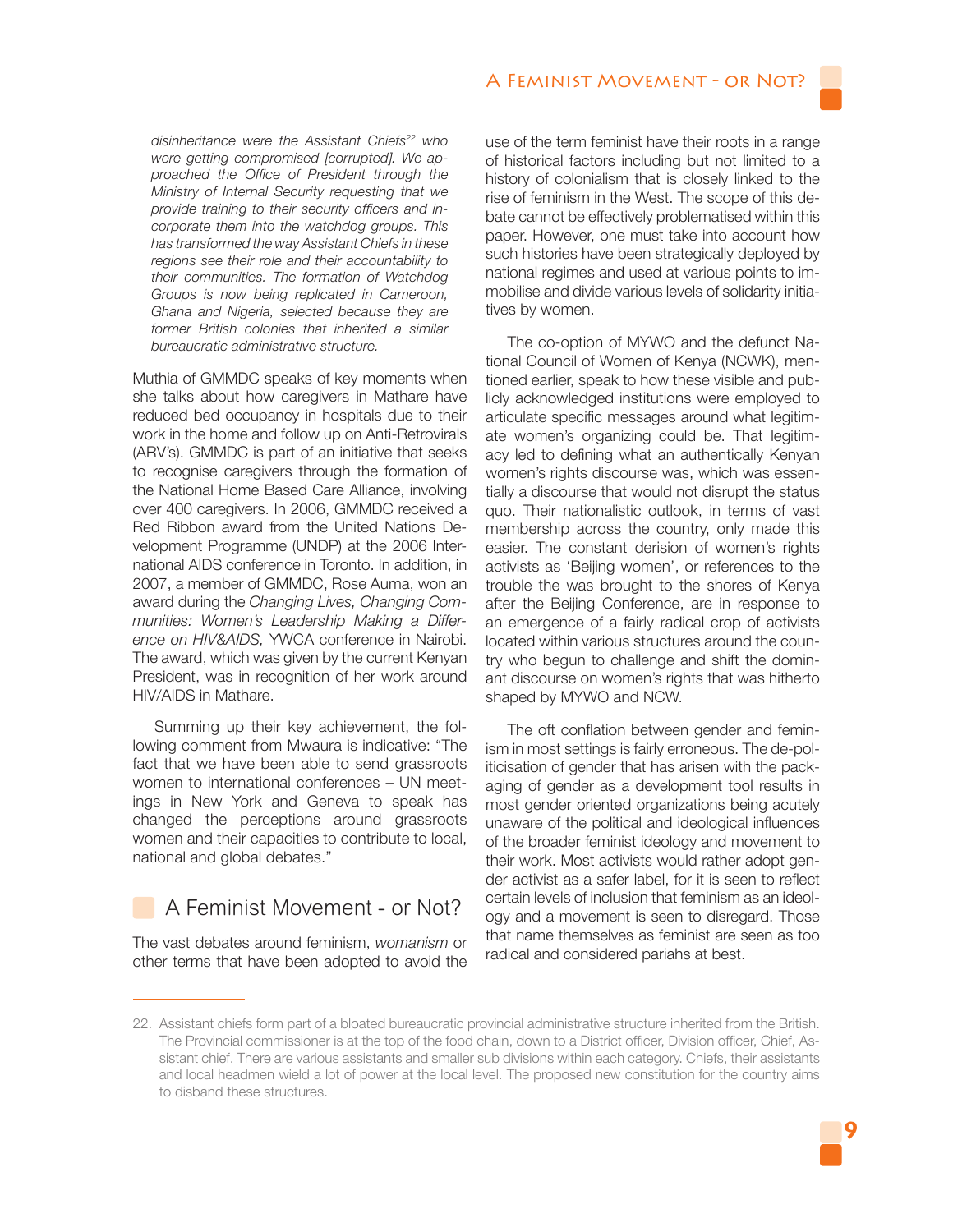

It is interesting to view GROOTS Kenya leadership's to this dynamic, and their response to the label feminist:

"Would you define GROOTS Kenya as a feminist organization?

*We are shy to bring in international concepts into our organizations that are not well internalised within our local society… [but] I think so because we are such a women-focused organization. But unlike other sharply focused feminist oriented organizations, we have more of a community-based approach. So when we talk about feminist, the grassroots women do not understand because the groups respond not only to women's issues. If we find a young boy who has been disinherited, we take that up. When working with orphans, we find that while we forefront young girls we end up taking more boys to school than girls, so do we still remain a feminist organization? I don't know. I think it's because we don't understand what a feminist organization is all about."*

"Are you a feminist?"

*Personally I am but I don't think the organization has been such a strong feminist organization. This has a lot to do with what we are addressing on the ground. I'm not sure we have been able to stay on women's rights holistically in isolation to other things. I don't think the organization has a strong feminist approach. We are also shy to bring in international concepts into our organizations that are not well internalised within our local society. This is one thing we have been deliberately careful of."* 

Perhaps Charmaine Pereira<sup>23</sup> best explains the anxiety that one witnesses in most people's reaction to the label feminist. Pereira argues that

*The dominant view of feminism was [is] that it was [is] 'un-African' and 'alien'. It is clear, however, that the epithet of 'alien' is quite selectively applied in the domain of knowledge production, practice and politics. The generalised acceptance (until relatively recently) of other 'alien' phenomena, such as 'modernisation', raises the question of what lies behind the widespread resistance to feminism.* (Pereira, 2002:9).

It is therefore easy to comprehend GROOTS Kenya's hesitance in naming themselves as feminist as well as contradictions that emerge in Mwaura's responses, cited above. There exists no definitive definition of feminism, as feminist agendas are diverse and extensive. Nonetheless, most feminists would concur that their activism, research and praxis is driven by the general insight that the nature of women's experiences as individuals and as social beings, their contributions to work, culture and knowledge, have been systematically ignored or misrepresented by mainstream discourses in different areas (Narayan, 1989: 256). If this was to be taken as a broad working definition, there are ways in which the agenda, strategies and ethos adopted by GROOTS Kenya in its approach to grassroots solidarity building could be considered feminist.

# **Conclusions**

### 1. GROOTS Kenya – A Grassroots Women's Movement?

In reframing GROOTS Kenya within the context of a movement, it is clear that it initially emerged as an NGO. Its inception was not based on collective thinking amongst the groups that now form part of its 'membership'. Rather, it was spearheaded by an individual who subsequently co-opted a substantial number of grassroots organisations into its operational framework. Its structure and operations have clearly undergone a metamorphosis over the years. There has been a focus on a central capacity building mobilisation unit, which is the secretariat, with a strong emphasis on retaining the individual identities and autonomy of the groups, a distinct feature of movements. If we use the New Movements theory as a way of understanding GROOTS Kenya, then yes, collectively, GROOTS Kenya has contributed to achieving a new cultural identity for 'grassroots' women, whether it is through access to hitherto non-existent leadership opportunities, or visibility at local and international forums where these voices were few, if not non-existent. In certain sectors, they have successfully changed the perceptions of grassroots women, but the question is, have they radically contributed to challenging or shifting the structures that perpetuate the issues

<sup>23.</sup> An independent Feminist scholar and researcher based in Nigeria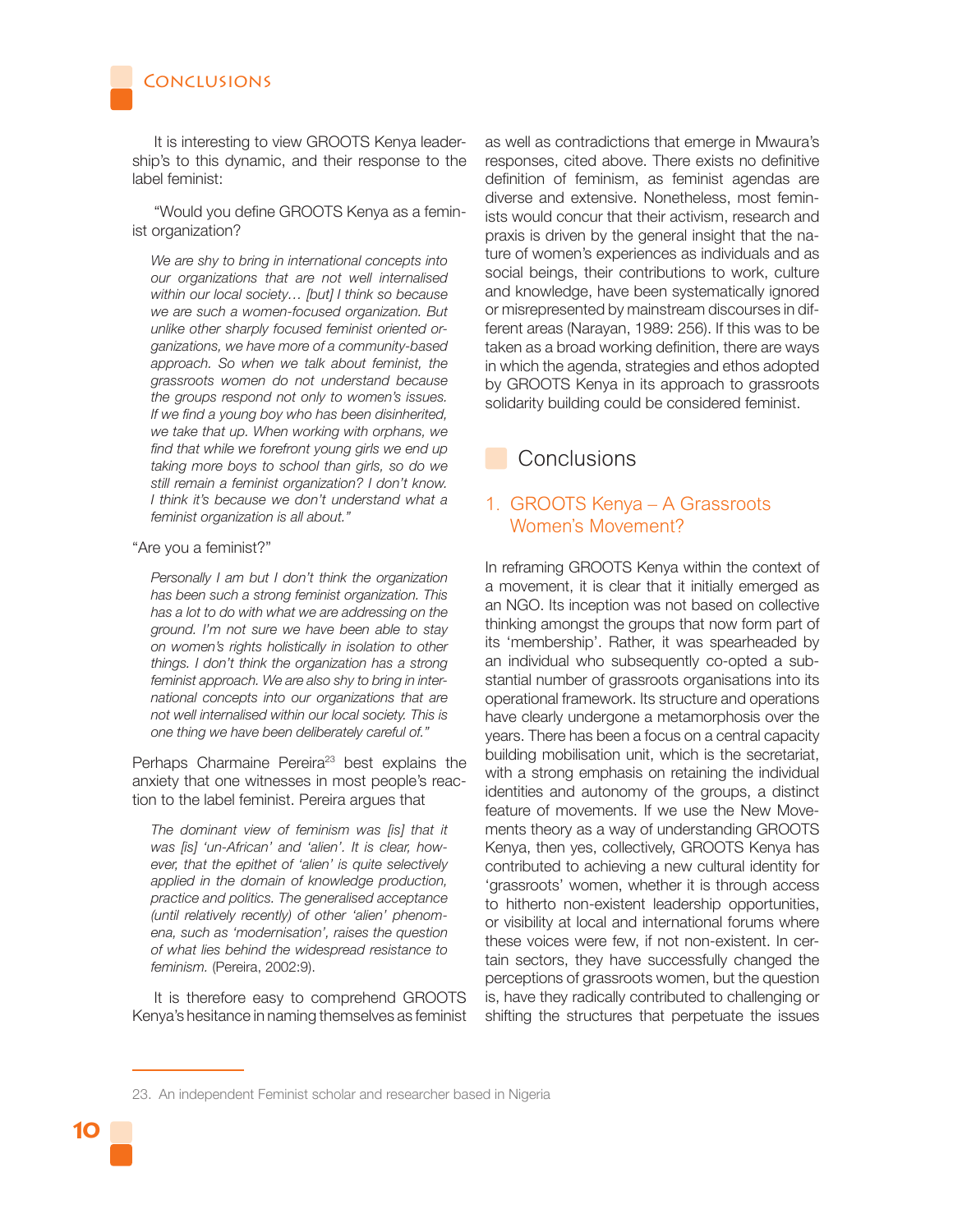

they take up? I argue that they have not, and feel that this can be attributed to a number of factors.

Even though Mwaura insists that the regional groups are critical to decision making, fundraising and strategising, there seems to be a reliance on the secretariat as opposed to other constituent members for 'strategic' support. Efforts at institutional strengthening are a step in remedying this situation. Nonetheless, it epitomises one of the weaknesses of women's movements,<sup>24</sup> where the masses that are a critical power base are fairly disengaged from active strategy development and resource mobilisation across the 'ranks' and not along it25. This structural relationship also filters down into how the regional self-help groups are organised.

### 2. Strategic vs. Practical Needs: The Politics of the label 'Feminist'

It is clear that GROOTS Kenya sees itself first and foremost as a community development organization, with this as its core approach. Mwaura emphasised this continuously throughout the interview. This position is also reinforced by the fact that most of the organizations they have worked with closely are not institutions that would be viewed in Kenya as gender oriented or feminist in nature. Rather, they are organizations with a community, rural or urban development bias, such as Shelter Forum and Undugu Society, to mention a few. This relates to Molyneux's (1985) arguments around the strategic and practical needs approach. According to Molyneux's distinction between "strategic" and "practical" needs, practical interests are those focused on attending the immediate needs of most of the women (in the country) living in poverty. Strategic interests are those focused on changing the gender inequalities in society that facilitate women's subordination.

It is important to note that Women in Development (WID), Women and Development (WAD) and Gender and Development (GAD) discourses have framed a significant portion of women's rights work in Kenya. Some of these framework's have laid emphasis on practical needs, an approach that has been occasioned by the de - politicisation of gender by its transformation into a development package by many of the mainstream 'development shaping' institutions such as The World Bank and The United Nations. There are few organizations that see strategic intervention as central to their work. Those that do, find themselves having to re-focus their efforts to practical needs for survival. Here, I am referring to programming driven by donor interests and the push to do work that is fund-able. The result is that most organizations emphasize women's practical, rather than strategic, needs, which is significant because an emphasis on the latter would result in structural overhauls. There are a few organizations that have spearheaded this type of work (strategic work), particularly in the area of legal reform, but this is done by individual organizations, some of which name themselves as feminist or gender oriented, with others viewing their work as Human Rights based.

Mwaura concluding remarks echoes this, when she states that:

*We are not able to detach ourselves from being a service delivery institution. We have been forced to bring in a service delivery component to our work, something we were reluctant to do. So the question is how do we maintain the capacity building aspect of our work? One of the strategies we have adopted is to build the capacity of the grassroots groups to deliver these services. However, we are still called upon to offer technical support. So we keep on outsourcing technical support, in areas where we are not equipped. So if people want water then that is what we work on and if they find a partner through our linkages to support such a project, we are still expected to provide technical support. We don't have limitations on what we work on. We are now talking about women, property rights and inheritance and the grassroots groups are always seeking legal advice from us.* 

<sup>24.</sup> This is the case both within the Kenyan context and in other countries the author has observed elsewhere in Africa as well.

<sup>25.</sup> Referring to acquiescence to a hierarchical leadership model where answers and strategies come from the top.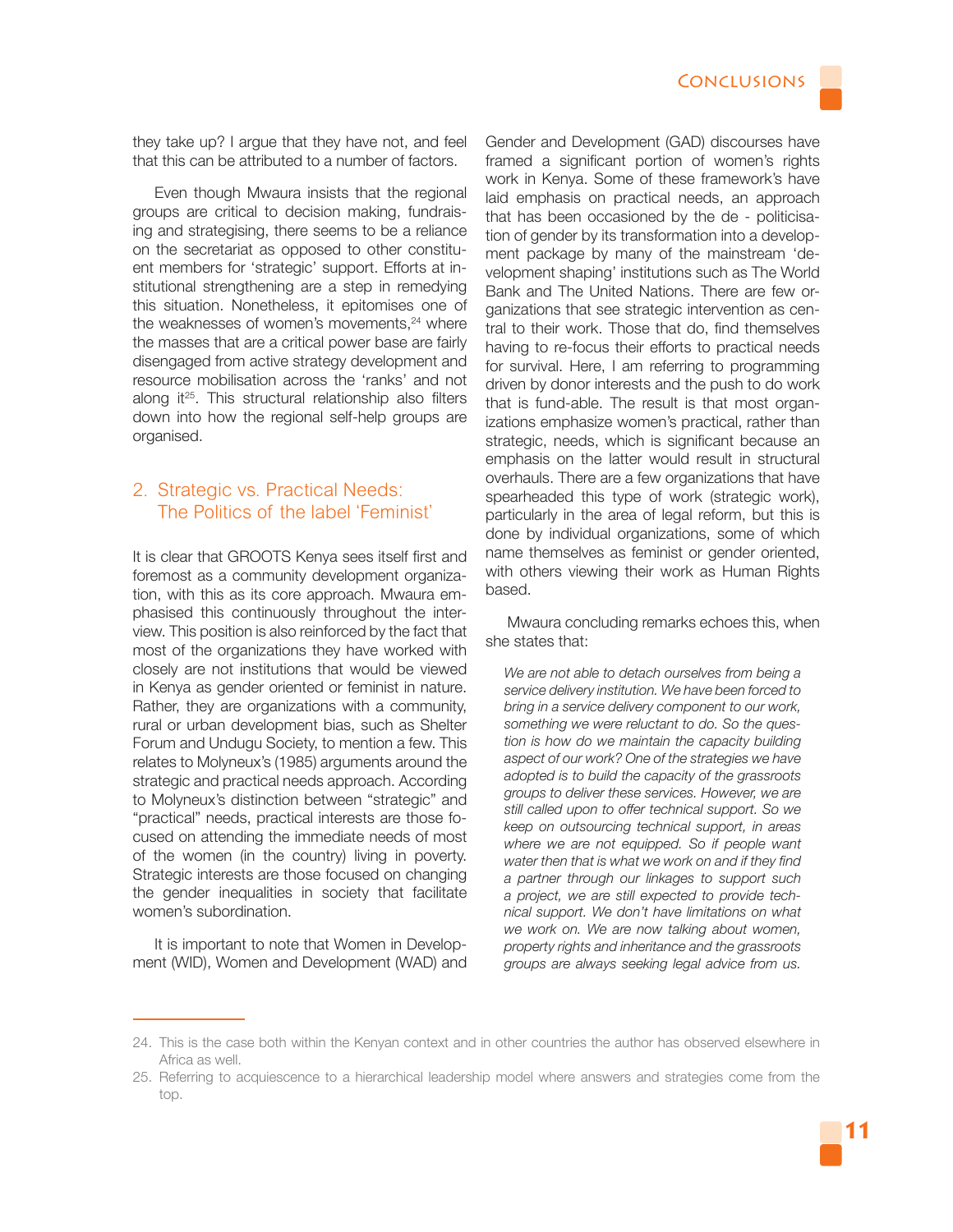

*So we have been forced to hire a lawyer. We are bringing in components of service delivery due to circumstances.* 

It is clear from the above that GROOTS Kenya's practical needs approach is in response to its constituency – groups in rural and peri-urban settings who have not benefited from the gains of development and who suffer from a lack of access to resources. The focus on responding to the HIV/AIDS pandemic on a practical level by providing bursaries to orphans, income-generating activities, and home-based care is in recognition of the urgent needs on the ground. Nonetheless, GROOTS Kenya has also intervened strategically, such as the involvement of women in key local committees such as CDF and LATF, thereby ensuring that they are critical to shaping and influencing change in these areas. These committees are critical to the efforts at devolved funding and governance in Kenya, and the presence of 'gender responsive' women is critical. It is also a vital strategy, for it moves away from an emphasis on women accessing national power (parliamentary) without adequate attention paid to building women's capacity over the years and across the ranks.

#### 3. Disconnections

Nonetheless, it is unfortunate that there is an apparent lack of strategic connections with gender or feminist organizations in Kenya. Mwaura hints at earlier connections with UNIFEM and MYWO, but these are more in an individual capacity rather than as strategic partners for the organization. In speaking about what Mwaura would define as a feminist organization, she referred to the Federation of Women Lawyers Kenya (FIDA),<sup>26</sup> and the Coalition on Violence against Women (COVAW),<sup>27</sup> organisations that are viewed nationally as being overtly feminist, given their strong focus on women (FIDA with a focus on legal support and COVAW well known for its work around violence against women).28 A connection between GROOTS Kenya and these organizations seems plausible, yet it has not been actively pursued.

The disconnection between GROOTS Kenya and more overtly feminist organizations can equally be attributed to the efficacy of the Moi regime's civil society demobilisation strategies. It can also be credited to funding limitations, with competition for seemingly minimal resources as a factor, in addition to ethnicity, class and geographical factors. Geography has resulted in a Nairobi-centric tendency, with very little effort made to engage organizations that are not based in the capital consistently in solidarity building (even amongst those organizations that claim a national membership). If you asked staff of a women's rights organization in Kisumu<sup>29</sup> whether there existed a women's movement in Kenya they would say no. Ask the same question to a Nairobi based activist and the answer would be yes.

The politics of exclusion and inclusion generally, but due to geography specifically, continues to be a problem that causes major rifts in what could be named as a potential women's movement in Kenya or what exists under that label currently. For this reason, there are many ways in which the work that GROOTS Kenya is doing is laudable, in terms of its efforts at building a grassroots based movement that spans the geographical hence ethnic divide that is Kenya. However, with the seeming disengagement from mainstream women's rights organizations (whether at a regional or national level), the result is parallel work that could easily benefit from ideological as well as strategic input from other organizations. The numbers currently mobilised under GROOTS Kenya would also be useful to greater strategic work that up to now has occurred under the auspices of individual organizations or groups of organizations across the country and largely in the Capital.

<sup>26.</sup> Their website is http://www.fidakenya.org/.

<sup>27.</sup> COWAW is one of the few organizations that I know of in Kenya that at inception named itself as a feminist organization. Their website is http://www.covaw.or.ke/.

<sup>28.</sup> Even these organizations have had to taper their 'politics' over the years, largely as a result of funding demands as well as conservative leadership.

<sup>29.</sup> The third largest city in Kenya.